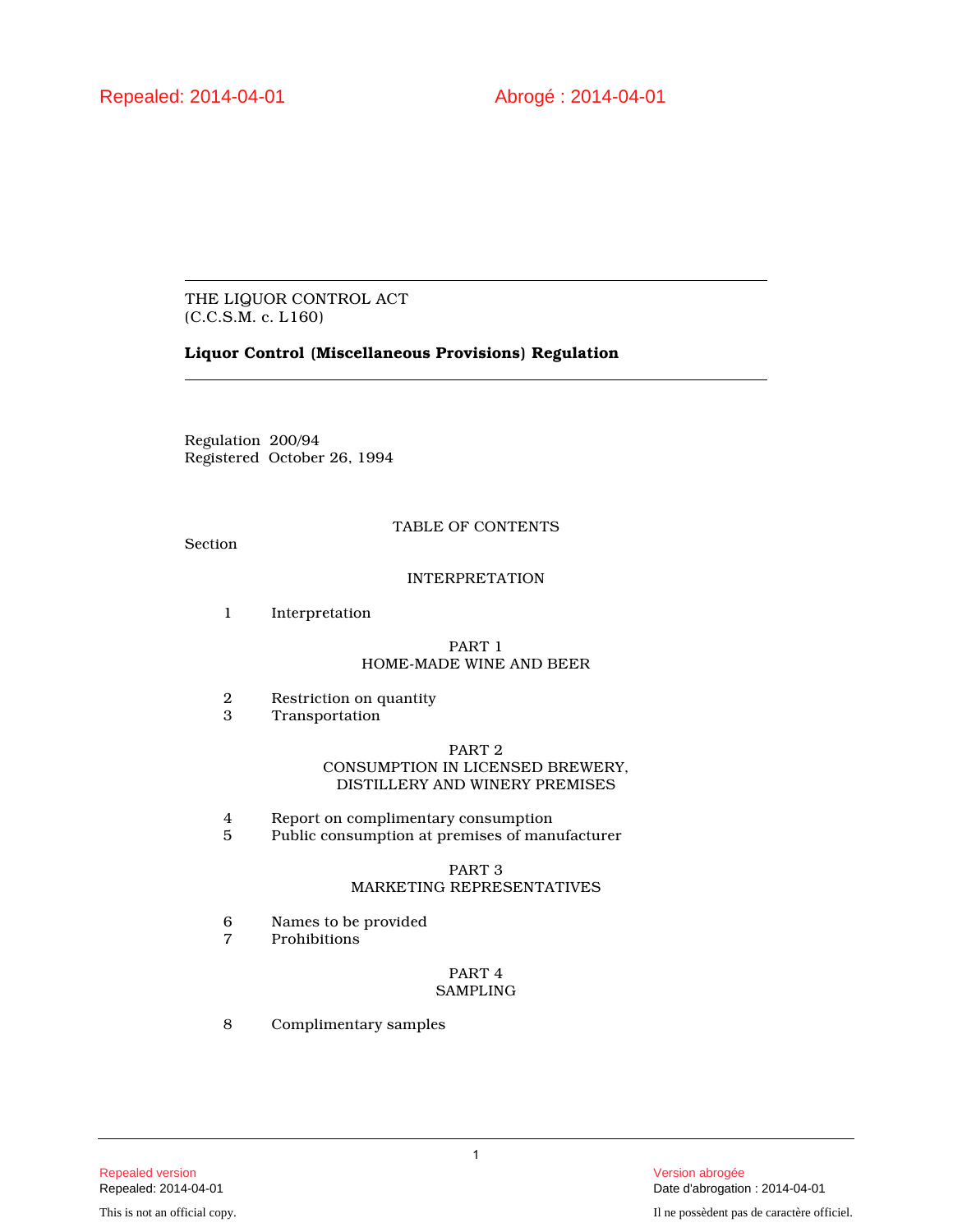# PART 5 CULINARY PERMIT

9 Special permit

## PART 6 LIQUOR AS COLLATERAL

10 Liquor as collateral

PART 7 REPEAL

11 Repeal

# INTERPRETATION

## **Interpretation**

**1** In this regulation,

**"Act"** means *The Liquor Control Act* ;

**"beer and wine"** means beer and wine, or beer or wine.

# PART 1

# HOME-MADE WINE AND BEER

# **Restriction on quantity**

**2** No person shall have and keep in the person's residence more than 227 L of home-made beer and 227 L of home-made wine.

# **Transportation**

**3** A person may carry or transport home-made beer and wine from a place where it may lawfully be kept to any other place where it may lawfully be kept, if the person does not carry it for a period longer than reasonably necessary for that purpose, and

(a) the beer and wine is kept in the person's personal baggage in a train, bus or aircraft; or

(b) the beer and wine is kept in the trunk or space in a vehicle designed for the carriage of baggage.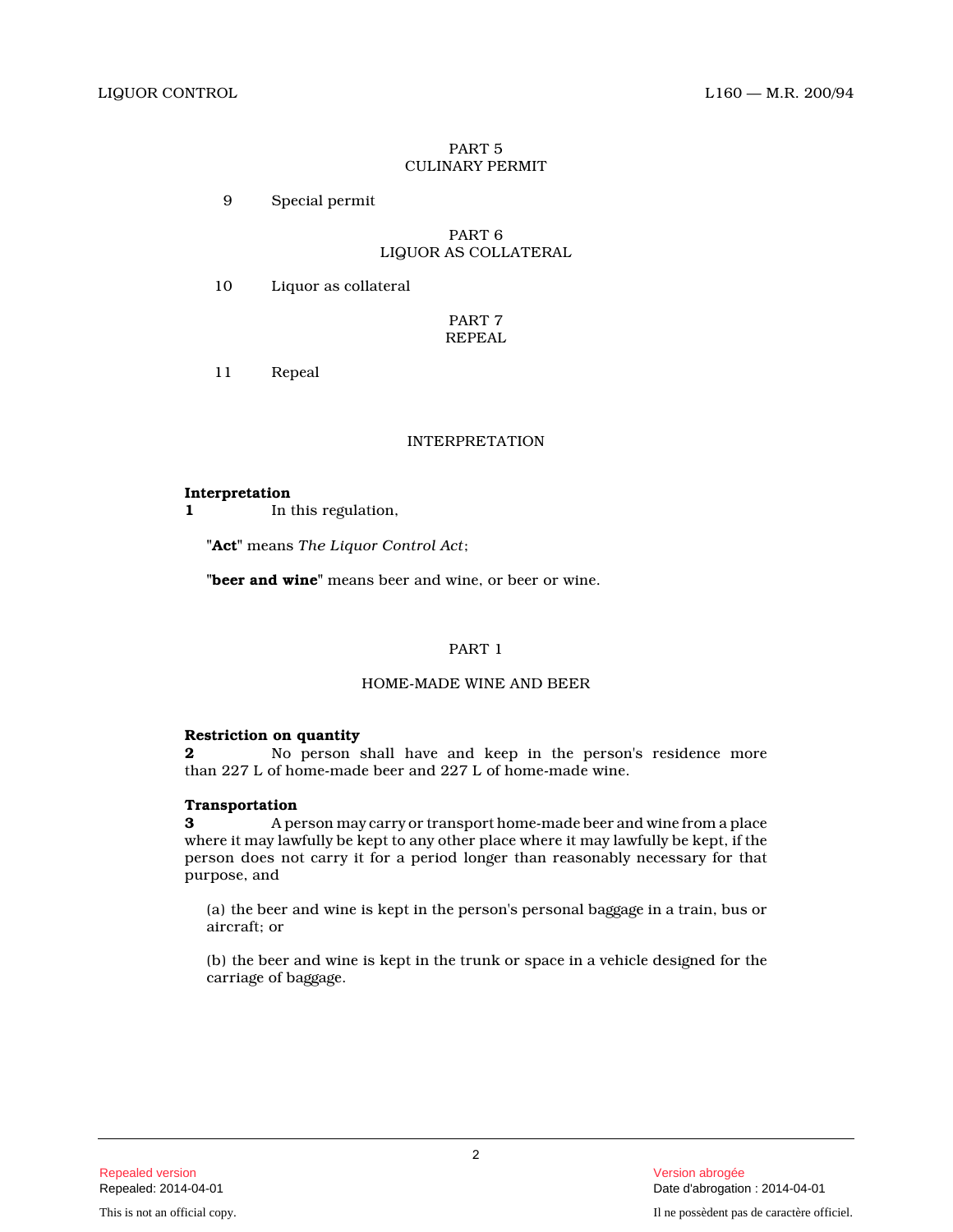## PART 2

### CONSUMPTION IN LICENSED BREWERY, DISTILLERY AND WINERY PREMISES

## **Report on complimentary consumption**

**4(1)** The holder of a manufacturer's licence who gives liquor to employees or casual visitors of the licensed premises in accordance with subsection 111(3) of the Act shall, within 15 days after the end of every month, prepare a record setting out

(a) the total quantity of beer, spirits or wine given to employees in that month;

(b) the number of casual visitors who were given beer, spirits or wine in the month and the total quantity of beer, spirits and wine given to casual visitors in that month; and

(c) if any casual visitors who were given beer, spirits or wine in that month were represented as being associated with an organization, the name of the organization.

#### **Preservation of records**

**4(2)** The holder of a manufacturer's licence shall preserve the records referred to in subsection (1) until such time as the commission authorizes their destruction.

## **Examination of records**

**4(3)** The commission may, at any reasonable time, examine the records of a holder of a manufacturer's licence referred to in subsection (1).

M.R. 163/2002

#### **Public consumption at premises of manufacturer**

**5** A licensee referred to in section 4 shall not permit any person except of an employee of the licensee to consume alcoholic beverages on the licensed premises

- (a) on Sunday, from 2:00 a.m. until 11:00 a.m.;
- (b) on all other days of the week, from 2:00 a.m. until 9:00 a.m.;
- (c) on Good Friday, Easter Sunday and Christmas Day, after 2:00 a.m.; and
- (d) on Remembrance Day, from 2:00 a.m. until 1:00 p.m.

M.R. 133/2001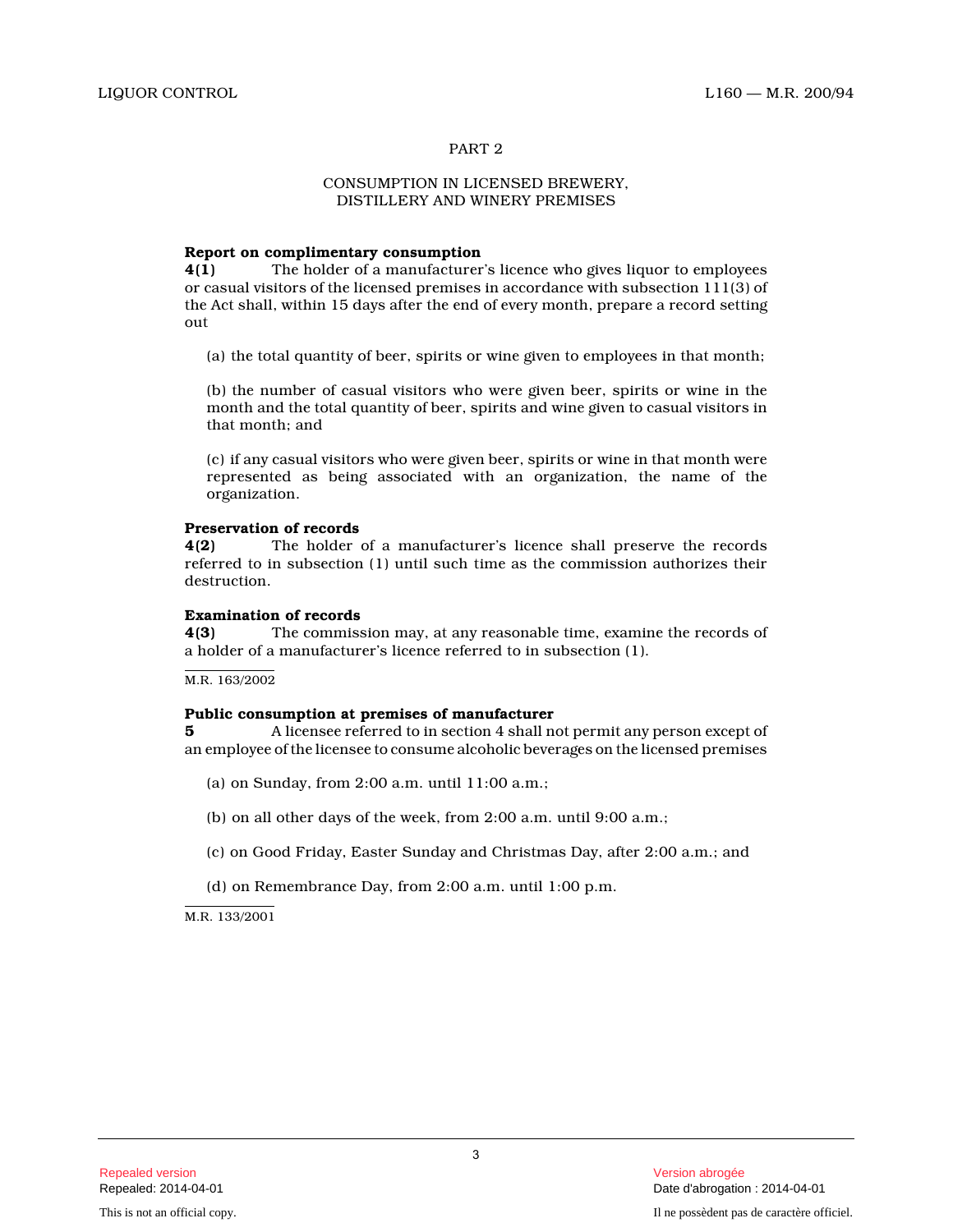# PART 3

# MARKETING REPRESENTATIVES

# **Names to be provided**

**6** If a brewer, distiller, wine manufacturer or holder of a brew pub licence employs a person in the province to act as a marketing representative in respect of the marketing of liquor sold by that person to the commission, the brewer, distiller, wine manufacturer or holder of a brew pub licence shall notify the commission of the name of that person and provide such further information concerning that person as the commission may require.

M.R. 165/2011

## **Prohibitions**

**7** No marketing representative shall

(a) canvass for, receive, take or solicit orders for the purchase or sale of liquor, unless registered with the commission;

(b) advance or lend money to pay for liquor purchased by or on behalf of a licensee, an occasional permittee, or any other person; or

(c) delegate any of his or her work to a person without prior notice to the commission, unless that person is a marketing representative whose name has already been reported to the commission.

## PART 4

# SAMPLING

## **Complimentary samples**

**8(1)** For the purpose of subsection 111(7) of the Act, a distiller, brewer or wine manufacturer, or any officer, employee or agent of the distiller, brewer or wine manufacturer may give complimentary samples of liquor to a licensee in such quantities and under such conditions as may be prescribed by the commission.

# **Approval for samples**

**8(2)** For the purpose of subsections 101(3), 111(6) and 118(1) of the Act, a distiller, brewer, or wine manufacturer or any officer, employee or agent of the distiller, brewer, or wine manufacturer may provide complimentary servings of liquor in a liquor store, liquor vendor, specialty wine store, licensed premises or licensed retail premises for consumption there by any person not otherwise disqualified under the Act from consuming liquor, in such quantities and under such conditions as may be prescribed by the commission.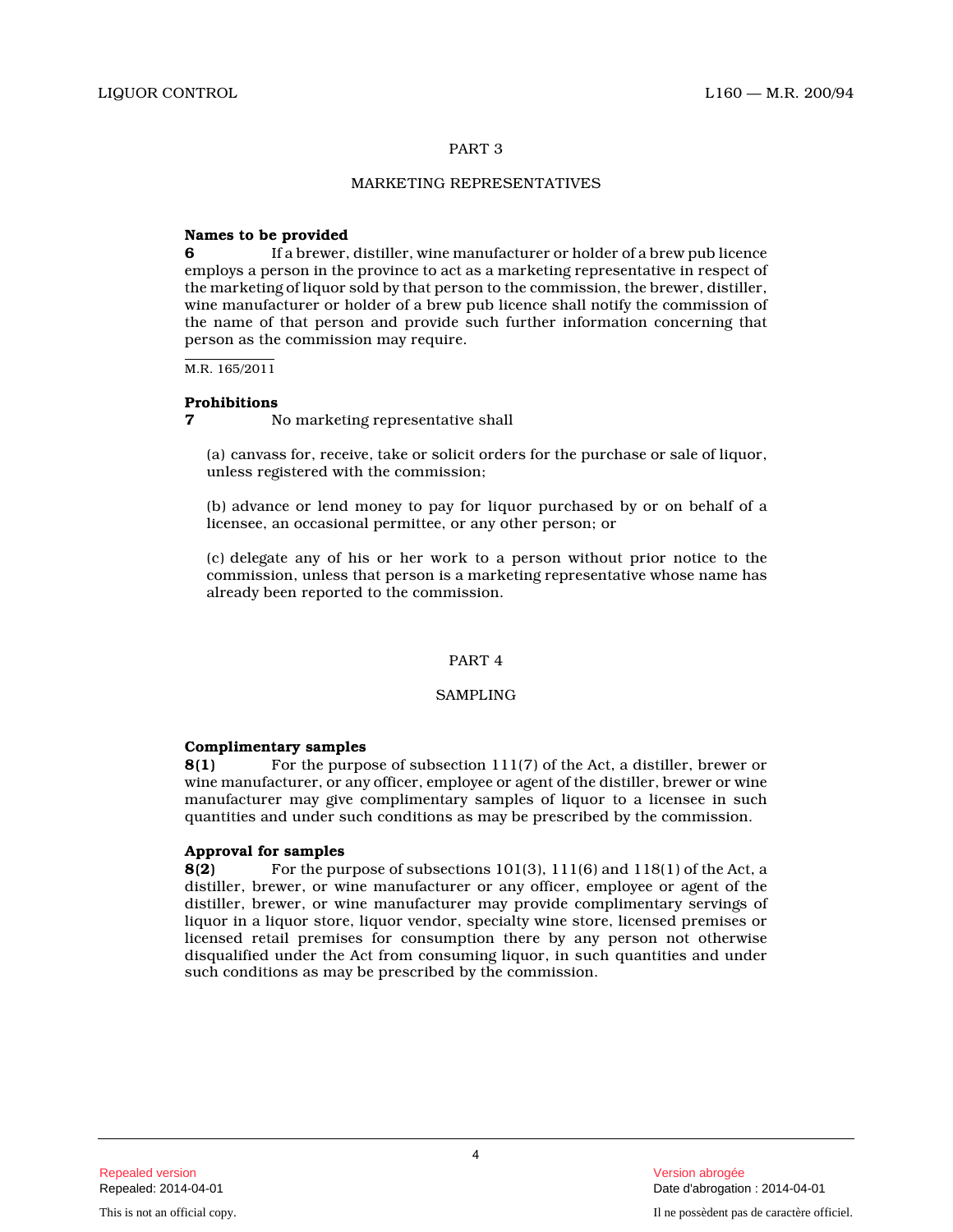## **Samples at retail premises**

**8(3)** For the purpose of subsection 101(3) of the Act, an employee of a liquor store, the operator or an employee of a specialty wine store or the operator or an employee of a liquor vendor may provide complimentary servings of liquor in his or her respective liquor store, specialty wine store or liquor vendor for consumption there by any person not otherwise disqualified under the Act from consuming liquor, in such quantities and under such conditions as may be prescribed by the commission.

M.R. 85/2005; 165/2009

# PART 5

# CULINARY PERMIT

## **Special permit**

**9** The holder of a special permit under subsection 39(2.3) of the Act permitting the holder to purchase, keep and use liquor for culinary purposes shall

(a) purchase the liquor from the commission in the manner specified by the commission; and

(b) not use, or permit the use, of the liquor for other than culinary purposes.

M.R. 138/2008

## PART 6

#### LIQUOR AS COLLATERAL

#### **Liquor as collateral**

**10(1)** This section applies when a liquor vendor, a specialty wine store operator or a licensee issued a licence under clauses 60(a) to (j) of the Act uses liquor as collateral for a loan.

**10(2)** When a person described in subsection (1) defaults under a loan agreement and the lender seizes liquor that has been used as collateral, the lender shall return the liquor to the commission for a refund at the price paid by the person less any amount still owing to the commission for the liquor.